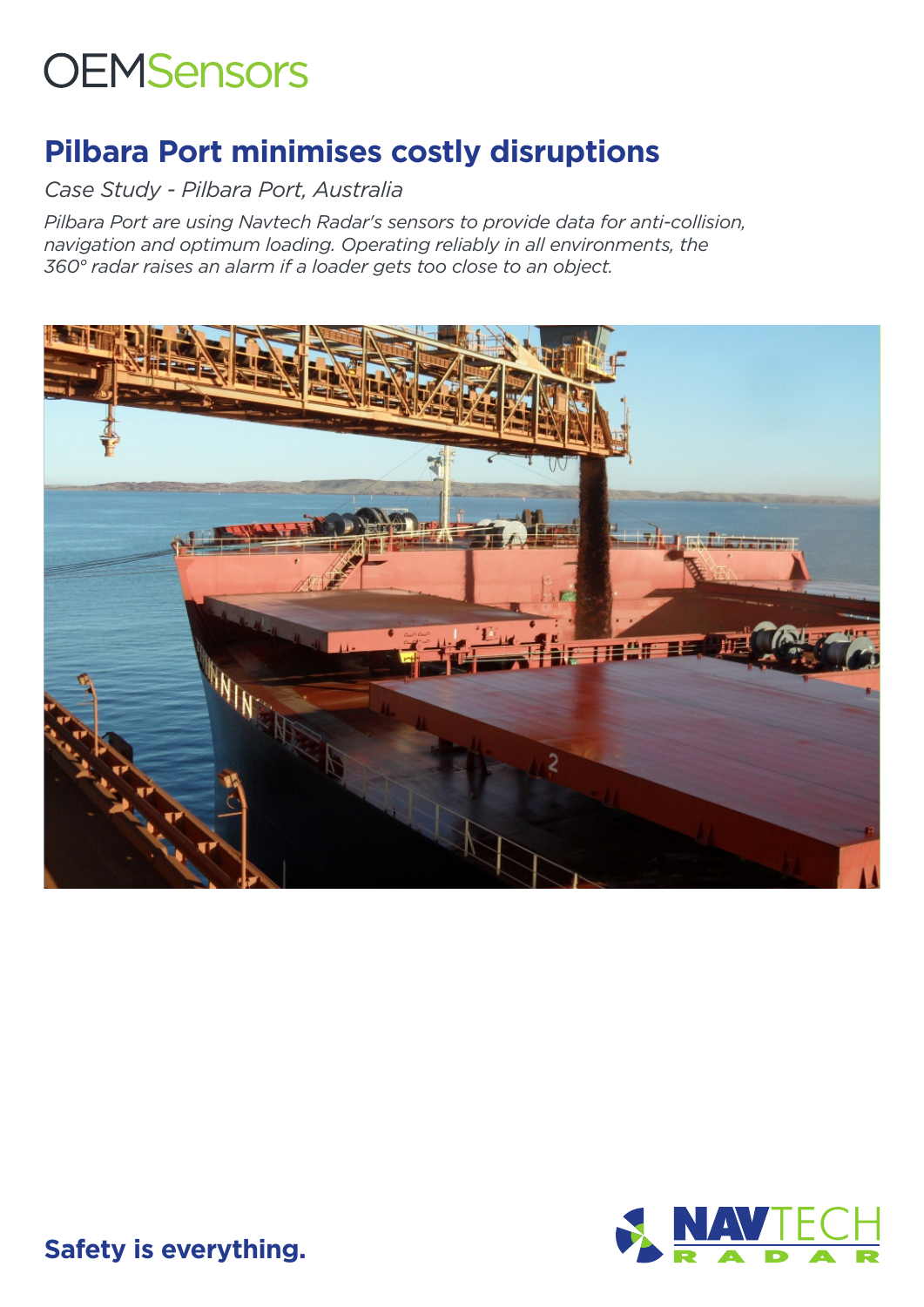## **The Challenge**

*Minimising Disruptions to Ship Loading*

#### **Pilbara Port**

Iron ore mining is a vital global industry. In Australia, the mining is largely concentrated in the 'Pilbara' northern part of Western Australia. Iron ore is a key export and is transported to the coast via a 1,400km network of rail tracks.

Port Pilbara is one of the main ports for shipping iron ore. It is located approximately 1,600km north of Perth. It is a Security Level 1 Port and is currently the world's second-largest bulk exporter. Loading ships in Pilbara is a 24/7, 365 days a year operation that uses heavy-duty conveyor belt loaders. The entire loader is capable of swinging 180°, turning immediately from a fully-loaded ship on one side of the quay, to an empty ship on the other side.

Loading of ships is not an easy task, and it is critical to take into account the ship's movement, both vertically and from side to side. It is also vital that balance is maintained throughout the process. This necessitates constant monitoring of the loading process, to make sure the iron ore goes into the correct hold compartment.

Each loading machine can convey several thousand tons of iron ore per hour. With each ton of iron ore being worth approximately \$100, it is essential to keep the loaders operating with minimal downtime. If a loading machine gets damaged and production is hampered for whatever reason, the loss per machine is likely to be a minimum of approximately one million US dollars per day, rising to as much as \$12 million.



The objective of Navtech Radar's sensors was to improve the operators' ability to fill the ships without disruption and damage to infrastructure.



The sensors are capable of working automatically year round with no cleaning required. The operator is aided in his duties and any potential risks are mitigated as the radar identifies them and the operator reacts accordingly.



The weather in Pilbara is very dry and hot, so video technologies and Lidar sensors are adversely affected by dust. Navtech's sensors operate flawlessly in all environments and designed to be maintenance free for 10 years,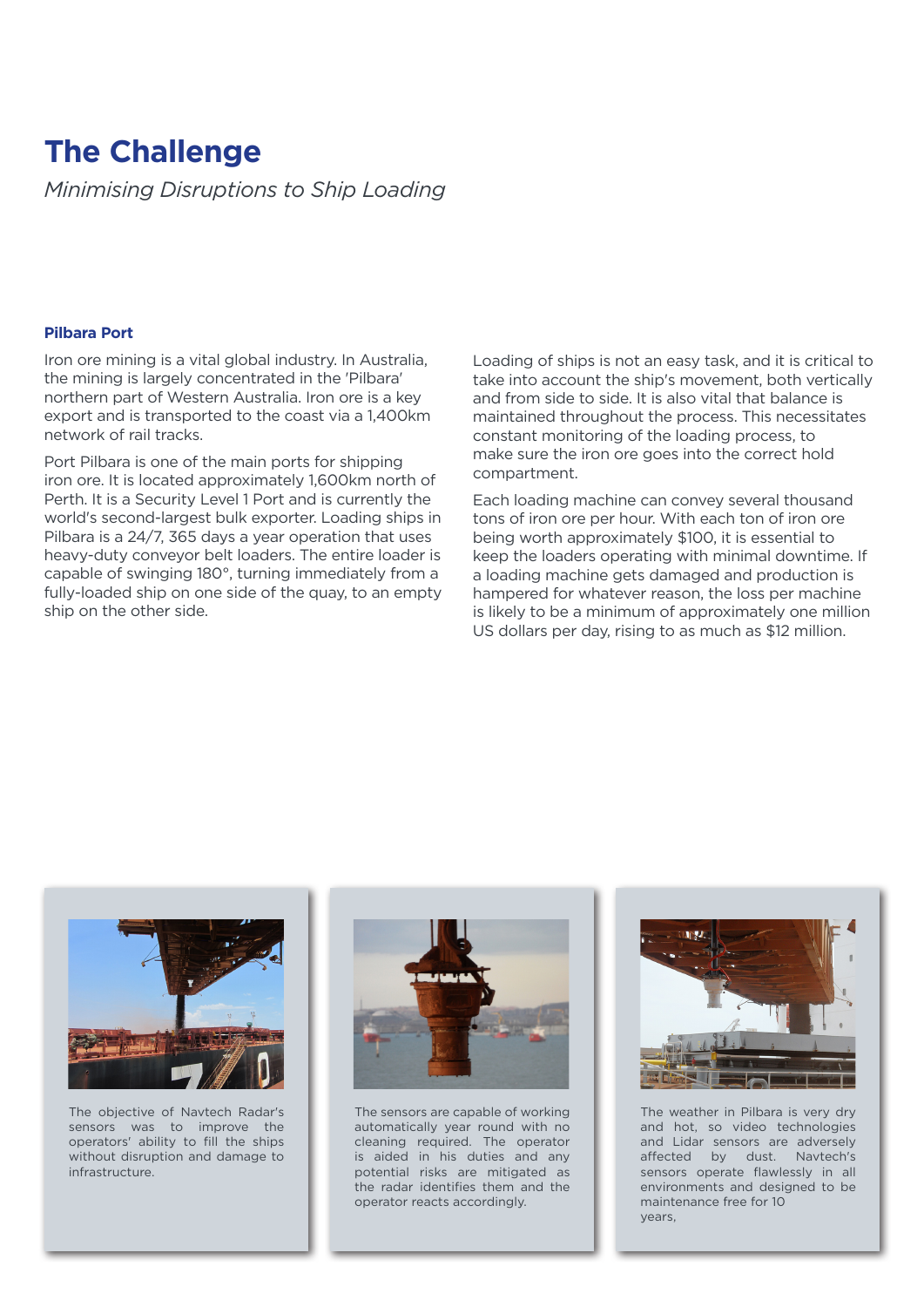### **The Solution**

*Advanced Loading Control*

#### **Radar sensors**

Navtech Radar's sensors were mounted onto the bulk loader to provide data for anti-collision, navigation and optimum loading. The high-resolution radars scan 360° analysing their environment. If the loader gets too close to objects, it raises an awareness alarm, informing the operator to potential problems.

The operator works in a remote cabin at the very end of the boom, close to the ship. From this vantage point, he or she has the best possible chance of distributing the cargo evenly and precisely. The operator has a demanding and challenging job, as they have to position the loader at the right angle to load the ship and make sure the load is spread evenly. Navtech Radar's sensor aid the operators' job as the radar is able to accurately scan the area the loader is operating in and easily identify potential collision risks, regardless of the visibility conditions at the time.

Navtech's sensors are integrated with the user interface where a CITEC solution provides the operator with all the machine controls, alarms and warnings. If an object is detected being too close on the left-hand side, all leftward movement of the loader is disallowed, pre-programmed by the PLC interface. Likewise, if the ship rises too much compared to the loading angle, the operator is warned and can adjust by moving the loader upwards. Loading the ships is a continuous process that must be replicated and completed with accuracy and speed. Navtech Radar's sensors ensure the machine operates continuously, with minimal risk of disruption and the associated financial implications.

"Navtech Radar's sensors installed at Pilbara have proven their worth. They continue to perform as promised. The business case for a successful solution is overwhelming"

"Navtech's commitment to travel to the other side of the world to resolve nontrivial issues was a significant factor in our success so far."

**Andrew Pasquale, Consultant at LogiCamms**